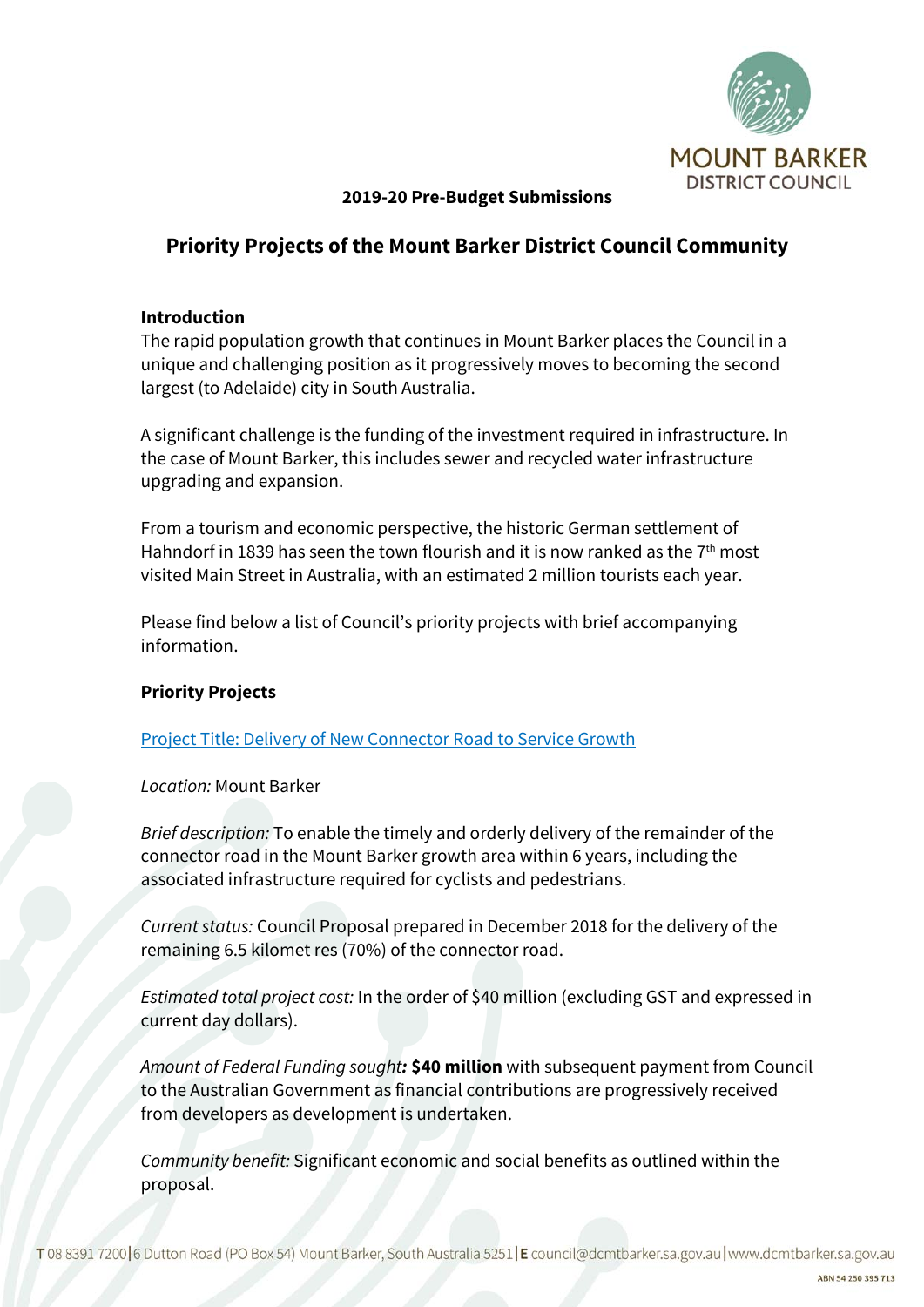## Project Title: Mount Barker Regional Sports Hub Stage 1 Construction Project

### *Location:* Mount Barker

*Brief description:* The project will construct a premier standard Australian rules football / cricket oval, two synthetic soccer pitches and associated amenity.

*Current status:* 100% designed and documented, preparing to proceed to construction tender, subject to budget and final funding approvals

*Estimated total project cost:* \$20.225 million (Stage 1) (excluding the cost of the land purchased by Council).

### *Amount of Federal Funding sought:* **\$2 million** (additional)

*Community benefit:* The facility will partially address existing gaps in sporting facilities for the rapidly growing community (>1000 new residents per year) contributing to community health and wellbeing. The Mount Barker regional sports hub will provide a destination for community events as well as regional, state and national sporting events. It will contribute to the local economy an estimated \$14.24 million increase to gross regional product (GRP) during construction, 89 local full time equivalent (FTE) jobs during construction and 9 FTE ongoing jobs.

#### Project Title: Regional Indoor Aquatic and Leisure Facility

#### *Location:* Mount Barker

*Brief Description:* A new regional indoor aquatic and leisure facility, incorporating a number of leisure, lap, learn to swim and rehabilitation pools to cater for a growing and diverse community. Indoor sports courts, gym and café are also proposed as part of the new facility.

*Current Status:* Finalising design, undertaking consultation, seeking further financial support.

*Estimate project cost:* \$30 million (Stage 1) (excluding the cost of the land purchased by Council).

*Federal funding sought:* **\$5 million** (additional – application lodged as part of BBR3)

*Community Benefit:* Health and wellbeing, safety, social connections, employment during and post construction.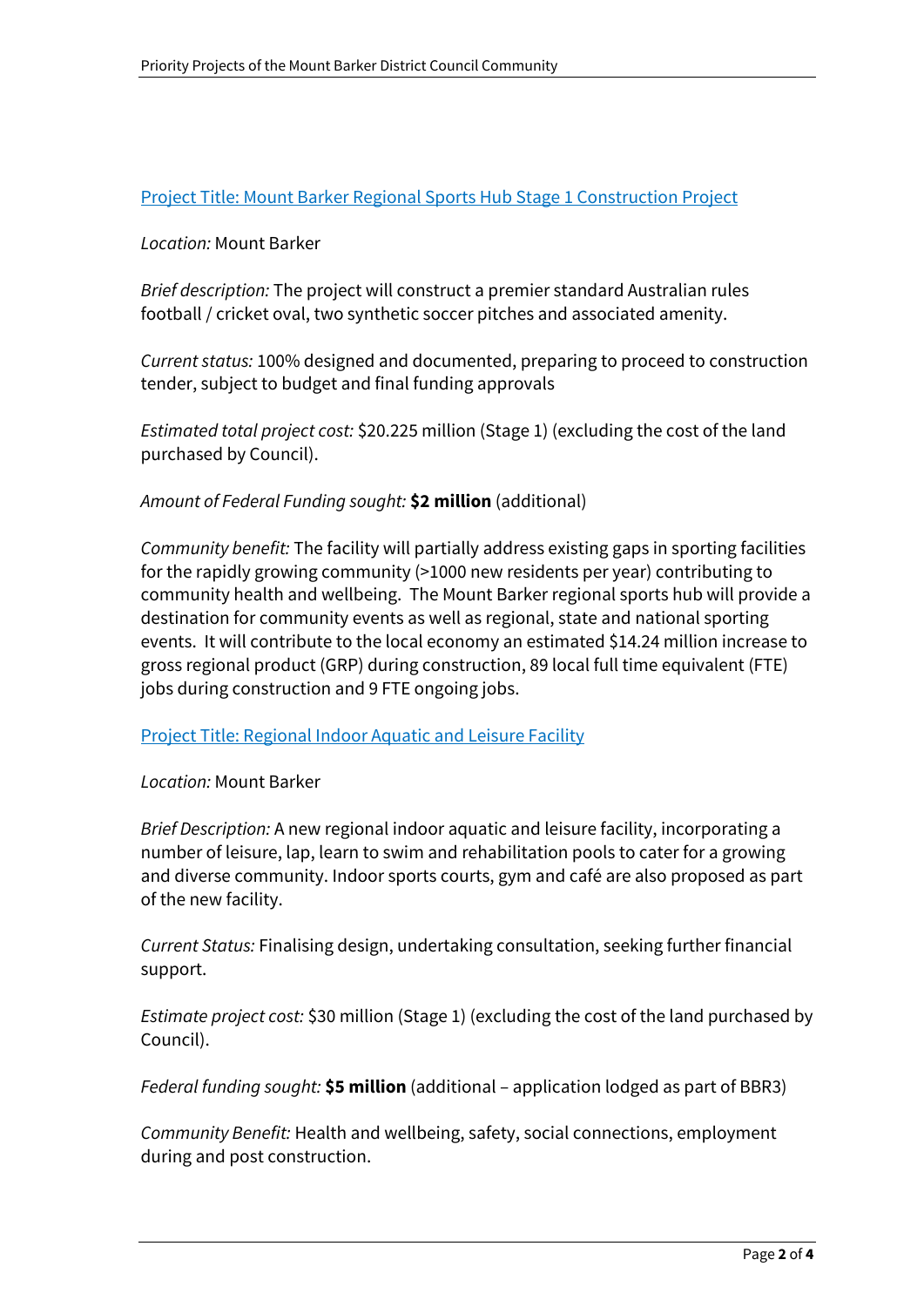# Project Title: Economic & Social Development through Recycled Water Initiative

### *Location:* Callington Region

*Brief description:* The project scope includes the expansion of the existing recycled water precinct within the Callington region to provide ultimate supply capacity of around 1.8GL per annum through the construction of new recycled water storage facilities and extension of the existing Council recycled water pipeline.

*Current status:* Currently progressing concept development including storage location and development approval for the construction of new storage facilities.

*Estimated total project cost:* \$9.24 million (Stage 1)

*Amount of Federal Funding sought:* **\$3.93 million** (application lodged as part of BBR3)

*Community benefit:* The project will considerably strengthen the regional economy and provide significant social and environmental benefits for the community including growth in the agriculture and horticulture industries with direct new employment (both full-time and seasonal) and flow on jobs in production and processing, including for export markets.

### Project Title: Hahndorf Mainstreet Upgrade

*Location:* Mount Barker Road, Hahndorf

*Brief description:* Public realm and streetscape upgrades along Hahndorf Main Street.

*Current status:* In planning and design phase.

*Estimated total project cost:* \$6 million.

*Amount of Federal Funding sought:* **\$3 million** (application lodged as part of BBR3)

*Community benefit*: The Main Street Upgrade will support Hahndorf as one of South Australia's premiere tourist destinations and deliver increased civic pride, preservation and enhancement of heritage, and increased safety through crime prevention through urban design.